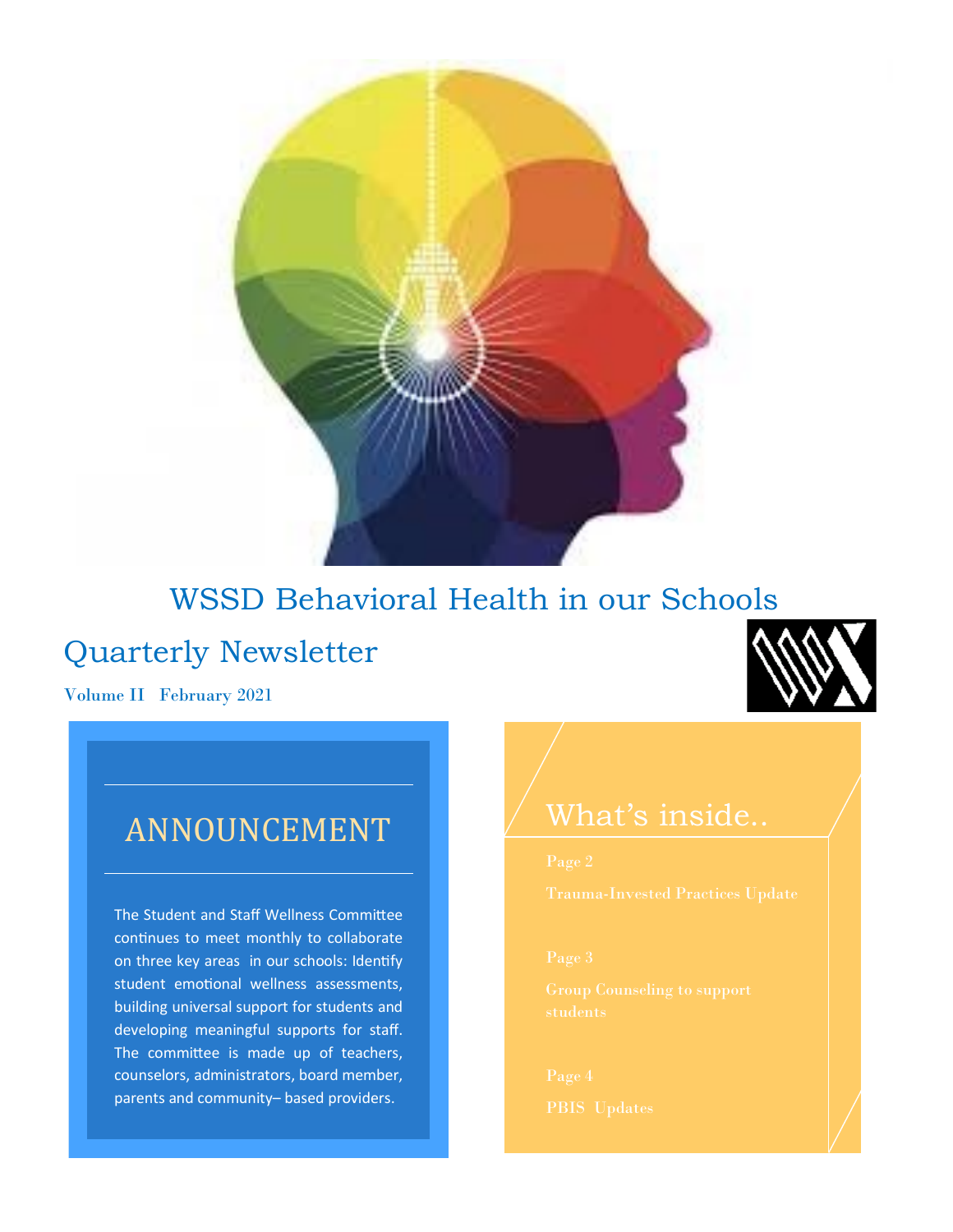#### Trauma Invested Practices

In February, 2020 Wallingford-Swarthmore School District received a Pennsylvania School Safety and Security grant in order to help schools implement trauma-invested practices so that all of our students can feel safe a ready to learn.

As part of the grant, schools will have access to two trauma coaches: one for elementary and one for secondary. These trauma coaches will participate in many of our already established systems of our schools. Coaches will consult with Positive Behavior Intervention and Supports (PBIS) teams and Student Assistance Programs (SAP) to guide school teams in using a trauma invested lens. The three pillars of building trauma-invested practices are focusing on relationships, responsibility and regulation





### Year 1

During year one of the school safety grant trauma coaches will work closely with counselors to help build capacity around assessing and responding to trauma. There is Behavioral Health Department goal that focuses on trauma responsiveness within our schools, particularly as it relates to prevention and early intervention. This will happen through a combination of professional development, coaching and clinical consultation. Counselors will learn motivational interviewing techniques and participate in an introductory training for *Storiez* (a process of creating trauma narratives to build resilience). *Storiez* is creatively engaging, strengths-based, person-centered, culturally sensitive, respectful and inclusive.

Behavioral Health in our Schools **Volume II** 

**WSSD** 

**Page 2**

**February 2021**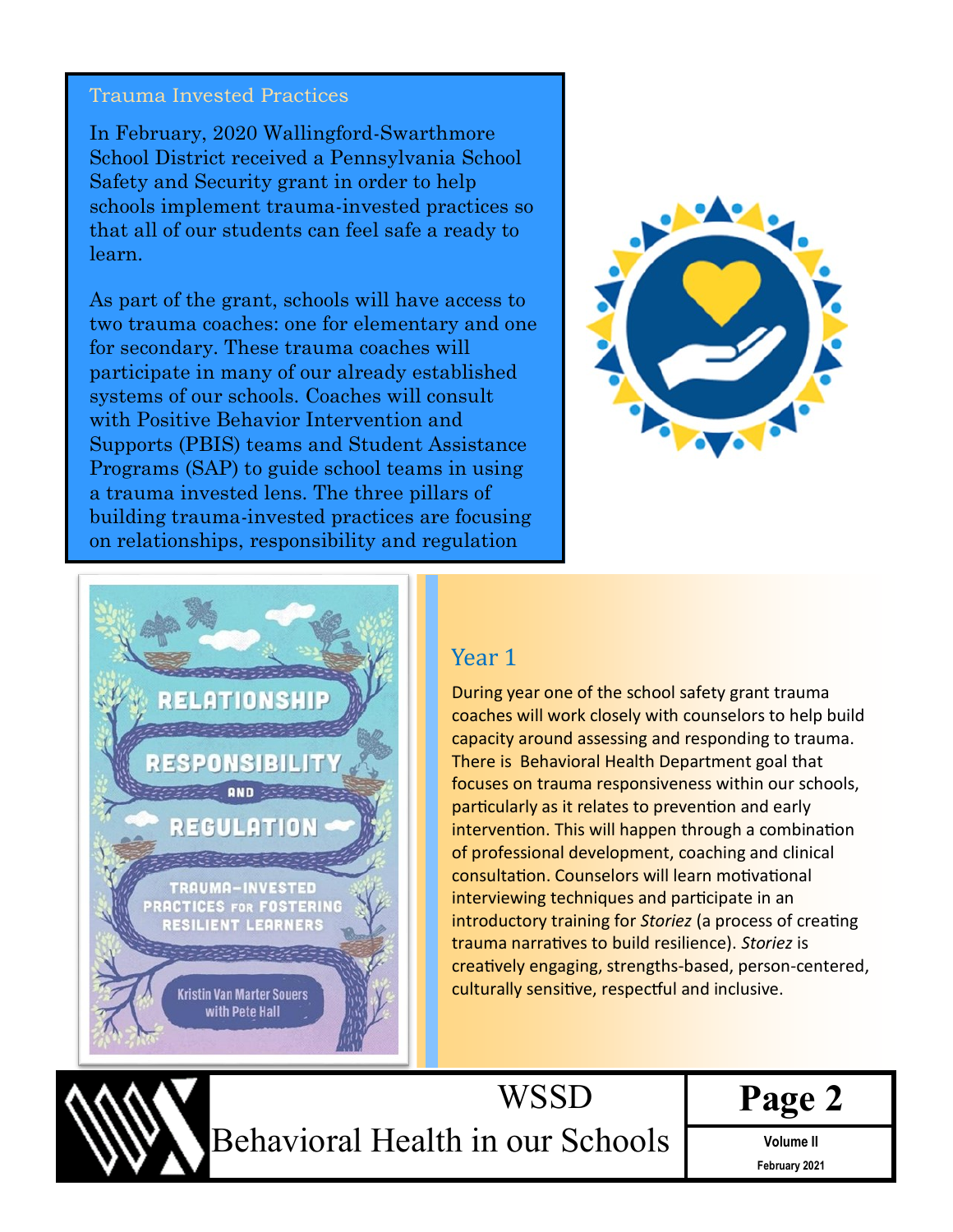# Highlighting Group Work at Every Level

#### Group Counseling in Schools

Much of the group counseling that occurs in schools is psychoeducational in nature and helps students to build support networks that can help young people to feel less alone. Depending on the needs of the students; group counseling can be an ideal choice for addressing concerns and making positive changes.

A famous musician once said, "part of the healing process is sharing with other people who care." Group work can be an opportunity to do just that. Additionally, it helps to strengthen empathy skills and allows participants to

#### learn from the resilience of others.

#### Elementary Schools

*Covid Care* groups are being run at the Elementary level (K-5) to provide a space for students to process their feelings about the Covid-19 pandemic and learn coping strategies to help improve emotion regulation. Groups occur 1x per week for 30 minutes and consist of 2-4 students. Cognitive Behavioral strategies are used to improve emotional regulation and teach a variety of coping skills that can be used at home or in the classroom.



### Middle School

An *Engagement Group* is currently meeting at the Middle School twice a week for six weeks. This group uses Behavioral Activation; which is a Cognitive Behavior Model used to increase school attendance, engagement and connectedness. This is an evidence based approach used with children and adolescents who are struggling with ADHD, Depression and Anxiety. The clinical approach focuses on behaviors and the positive and negative consequences of each and the resulting mood changes that follow.

#### High School

*Transition Group* is a weekly group designed for students who have recently returned to school from an inpatient or partial hospitalization program. The goal is to help students continue on their wellness path as they re-enter the school setting, while interacting with other students who have shared experiences. This transition period is critical and with the help of this group, students can build resilience and continue utilizing their learned coping skills.



WSSD Behavioral Health in our Schools **Volume II** 

**Page 3**

**February 2021**